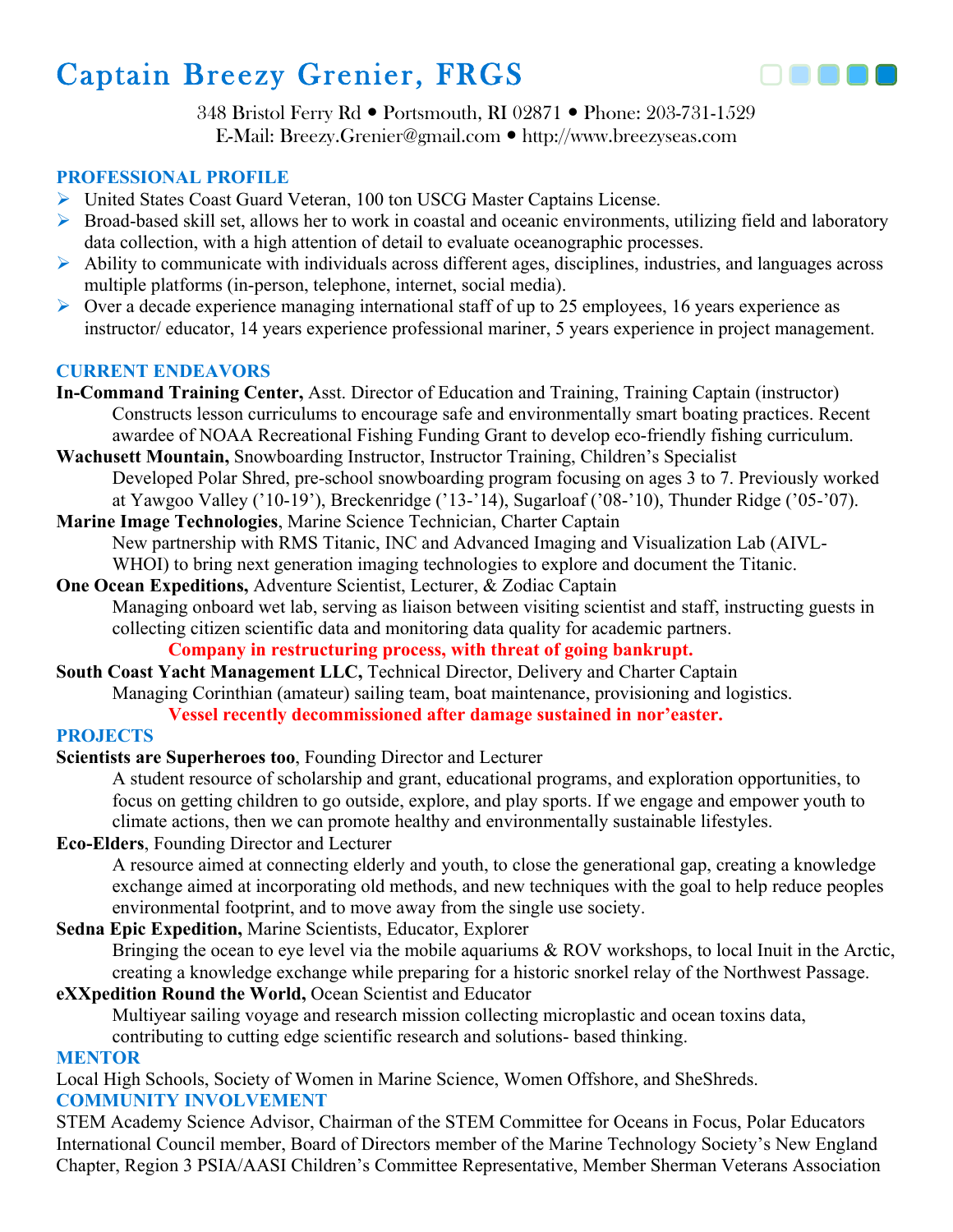

348 Bristol Ferry Rd • Portsmouth, RI 02871 • Phone: 203-731-1529 E-Mail: Breezy.Grenier@gmail.com ! http://www.breezyseas.com

#### **EDUCATION**

**University of Rhode Island**, Kingston, RI December 2017

Bachelors of Science in Geology and Geological Oceanography Minors: Marine Biology and Underwater Archaeology

# **Study Abroad**

**University of Texas at Austin** Travels in Geology Antarctica and Scotia Arc January 2013

**PROFESSIONAL EXPERIENCE**

#### **SEA Semester**

Global Oceans Program New Zealand December 2014

#### **Continued Education**

**University of Geneva** Submerged Paleolandscapes Porto Cheli, Greece August 2016

# **University of Sao Paulo** Geologic Sampling Equipment Sao Paulo, Brazil December 2016

#### **University of Bremen**

ECORD Virtual Drilling Bremen, Germany March 2017

#### **Internships**

**Explorer in Training Program** NOAA Ship Okeanos Explorer Marshall Islands- Guam Mar – Apr 2016

**MATE Program: STARC** USCGC Healy Alaskan High Arctic Oct – Dec 2018

#### **Marine Image Technologies**

R/V Dawn Treader Cape Cod, MA Jan – Mar 2019

| н көп рээнэгийг рай рийргор                                              |                               |
|--------------------------------------------------------------------------|-------------------------------|
| <b>Old Harbor Bike Shop, Block Island, RI</b>                            | Jun 2005 – May 2019           |
| Senior Dynamic Functionality Manager                                     |                               |
| <b>Ballard's Marina, Block Island, RI</b>                                | Apr $2010 - May 2019$         |
| Dockmaster, Marina Concierge Representative                              |                               |
| Yawgoo Valley Ski Area, Exeter, RI                                       | Nov $2010 - \text{Jan } 2019$ |
| Hill Captain, Snowboarding Instructor, Instructor Trainer                |                               |
| <b>Project Oceanology, Groton, CT</b>                                    | $Feb - May 2018$              |
| Marine Science Educator and OUPV                                         |                               |
| <b>Expedition Unknown, Block Island, RI</b>                              | October 2016                  |
| Production Assistant for "The Search for Captain Kids Treasure"          |                               |
| Poseidon Expeditions, Geographic North Pole & Franz Josef Land           | <b>July 2016</b>              |
| Expedition Staff trainee, Geologist, Zodiac Operations                   |                               |
| <b>University Corporation for Atmospheric Research, Marshall Islands</b> | $Mar - Apr 2016$              |
| Mapping Watch stander-Explorer in Training Program                       |                               |
| <b>Integrated Statistics, Falmouth, MA</b>                               | Dec 2015 - Mar 2016           |
| NEFOP Journeyman Editor                                                  |                               |
| Fathom Research LLC, New Bedford, MA                                     | Sept 2015 - Mar 2016          |
| Marine Biologist and Diver                                               |                               |
| University of Rhode Island, Kingston, RI                                 |                               |
| Divemaster and Scientific Diver                                          | Sep 2012 – May 2013           |
| Geosciences department, Geophysics E-Resources researcher                | Sep 2012 – Dec 2012           |
|                                                                          |                               |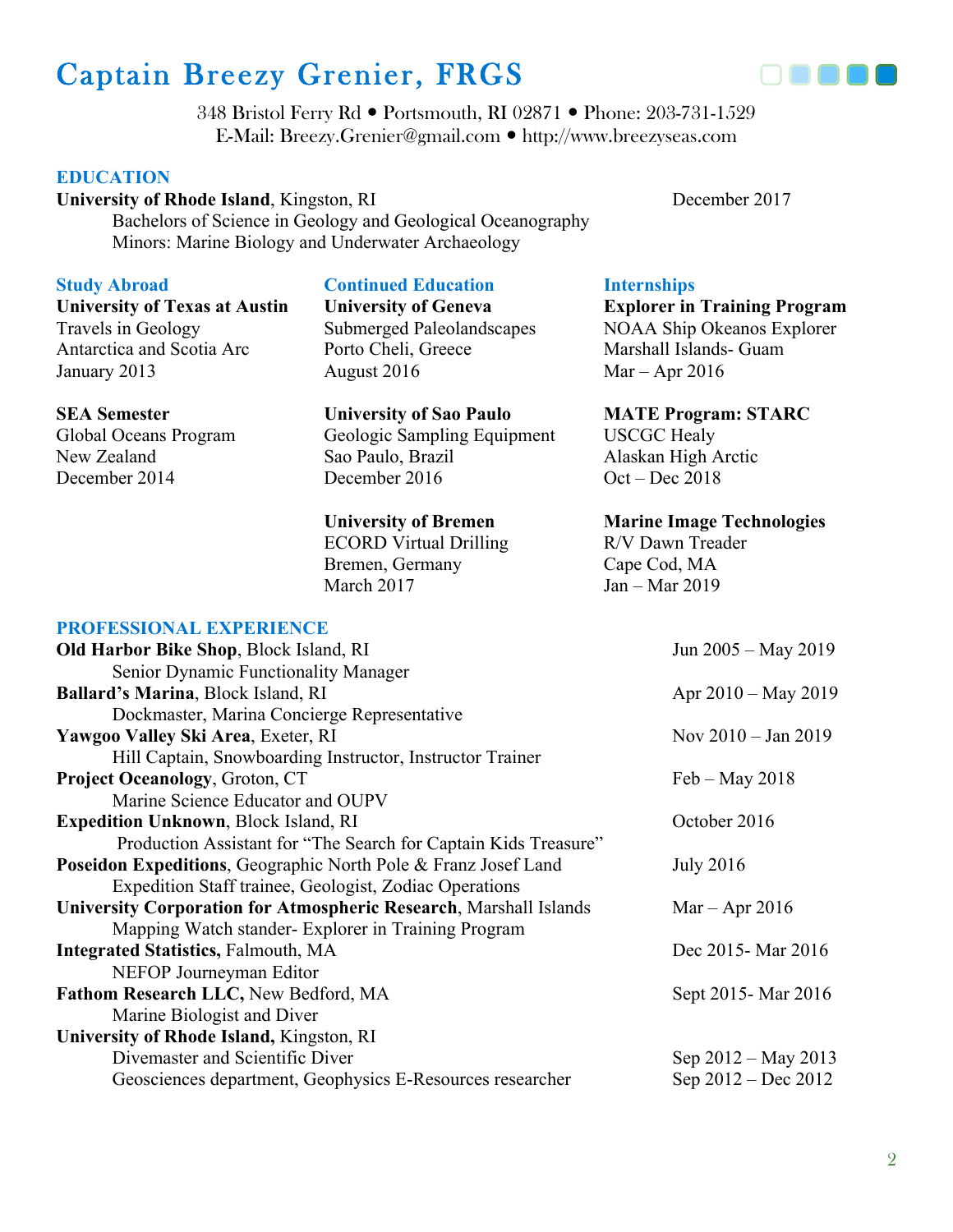

348 Bristol Ferry Rd • Portsmouth, RI 02871 • Phone: 203-731-1529 E-Mail: Breezy.Grenier@gmail.com ! http://www.breezyseas.com

### **AWARDS**

(3) Connecticut Congressional Recognitions for Environmental Sciences 2004, 2005, 2006 Maine Congressional Recognition for Community Service 2010 Scubapro/PADI/ Beneath the Sea Deep Elite Ambassador Scholarship honoring Dr. Sylvia Earle 2014 Women Diver's Hall of Fame/ Scuba Made Easy Training Grant in Marine Science and Oceanography 2014 Yawgoo Valley Ski School Continuing Education Grant 2014 Woman Diver's Hall of Fame Advanced Training Grant 2015 IAG Submarine Geomorphology Working Group Seafloor Exploration Training Grant 2015 AASI/ PSIA Continuing Education Grant 2017 Yawgoo Valley Snowsports Management Training Grant 2017 Flyin Ryan Hawks Adventure Scholar 2018 NOAA Stellwagen Bank National Marine Sanctuaries Recreational Fishing Project Grant 2019

# **AFFILIATIONS**

American Academy of Underwater Sciences '13 National Association of Underwater Instructors '12 American Association of Snowboarding Instructors '10 Polar Educators International '15 American Professional Captains Association '14 Rhode Island Marine Archaeological Project '13 Association of Polar Early Career Scientists '15 Royal Geographical Society, Fellow '18 Explorers Club Member National '17 Society of Women in Marine Science '17 Interagency Arctic Research Policy Committee'18 Women Divers Hall of Fame Associate '14

# **CERTIFICATIONS**

100 Ton USCG Master Captains License (ex 02/22) 100 Ton USCG towing endorsement (ex 02/22) NSBC Boating Instructor (04/2019) STCW (ex 05/24) US Sailing Safety at Sea Offshore (ex 05/24) TWIC card holder (ex 04/19) US Customs and Boarder Patrol LBO and ROAM Global Entry Card Holder (ex 01/23) AAUS Scientific diver (ex 10/18) NAUI Scuba Instructor #54205 (10/2014) (incl. O/W, Adv., Rescue, Divemaster) NAUI Nitrox I (01/12) NAUI Technical diver (07/13) PADI Dry suit Diver (09/2014)

PADI Ice Diver (04/15) Divers Alert Network Instructor #15596 (12/15) (incl. Emergency  $O_2$ , CPR, First Aid, AED Neurological Assessment, Haz. Marine Injrs., Emergency Management Provider) DAN/AHA CPR, First Aid, AED provider AASI Level I Snowboarding Instructor #235950 AASI/ PSIA Children Specialist I #235950 Alaska Cold Weather Survival Training (02/2008) OSHA 40hr HAZWOPER (05/2015) OSHA 8hr refresher ('16,'17, '18, '19) American Sign Language Level I (04/2013) 10-year multi-entry visa to Brazil (exp. 09/26)

### **COMPUTER SKILLS**

Proficient in Microsoft Office (Word, Excel, Access and PowerPoint), Adobe Acrobat, Adobe Photoshop, QuickBooks, Google Drive, Google Earth, Social Networking sites, E-mail, Dockwa, In-touch, types 70 wpm Knowledgeable in C++, QGIS, GIS, SQL, Python, Tableau, Django, Oracle, SigmaPlot, Sony Vegas Pro. Ability to work several operating systems including Windows, Android, Mac, and Linux.